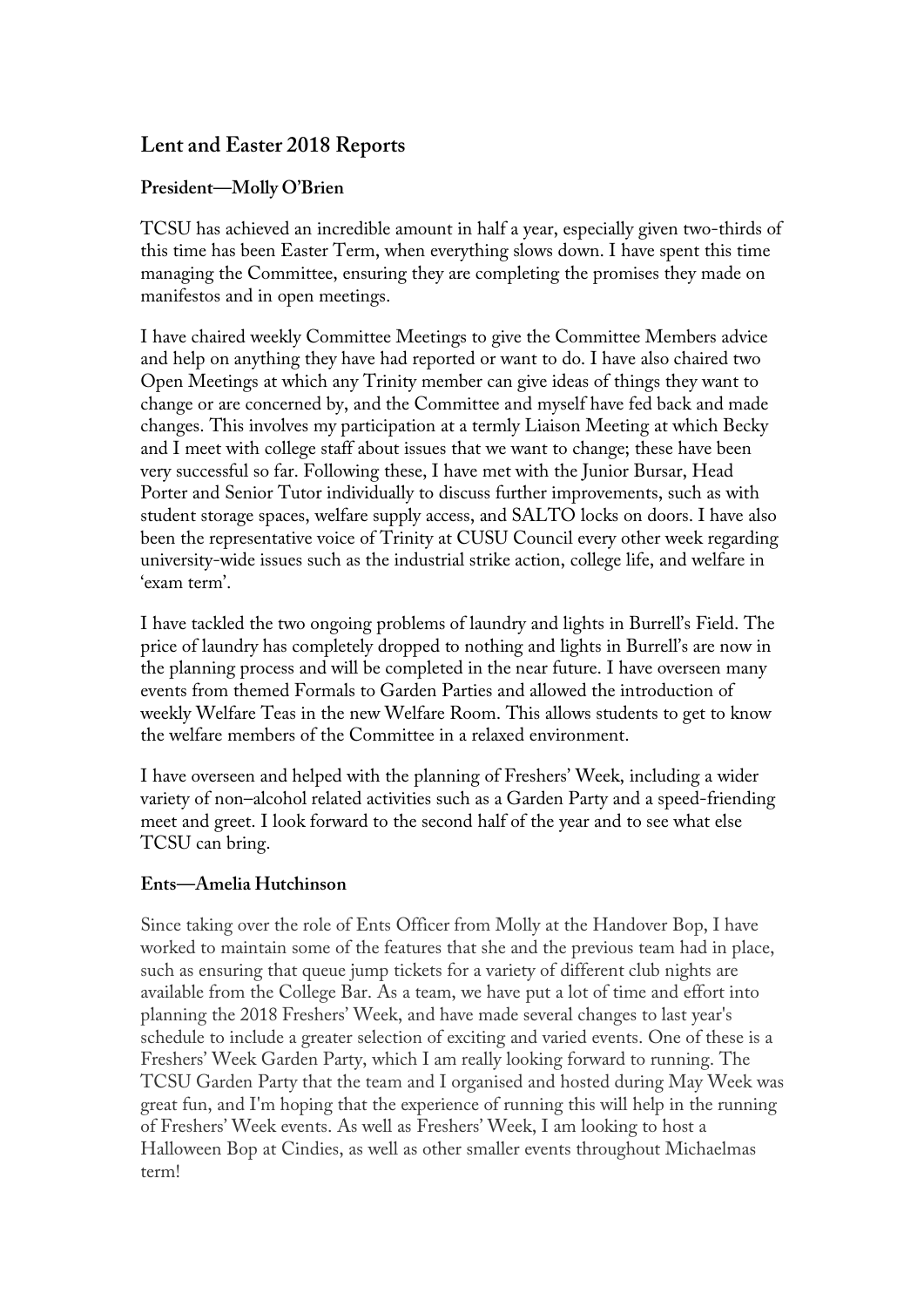#### **Access—Lara Jenkins**

One of my biggest responsibilities this term has been recruiting and coordinating student volunteers for Trinity's Maths, Arts and Sciences Open Days, as well as the whole University Open Days. Making Trinity's incoming first-years aware of the Trinity Access community and ways in which they can get involved will be an important step in continuing this work next term, as next year I will need to recruit student volunteers to help with applicant interviews in December and the Shadowing Scheme in Lent term.

In addition to this, I worked with Trinity's Admissions Team to create a virtual tour of College in the form of a video, designed to encourage students to visit Trinity on their Open Days or to give them a feel for the place if they were unable to visit due to time-, monetary- or distance-related constraints. Creating this kind of online content is part of my goal make help Trinity's access efforts reach students whose schools are not especially helpful in passing on Oxbridge-related opportunities. Originally, I planned to do this by increasing Trinity's social media presence; however, after attending admissions meetings in which we discussed the results of an offer-holders survey, I have learnt that prospective students are far more likely to engage with Trinity's website than its social media accounts. Over the summer, I therefore plan to work with the Computing and Publicity Officer to revamp the Access page of the TCSU website and ensuring that it is linked to by Trinity's main website.

I will also be acting on suggestions by two students relating to the Kitchen Fixed Charge and publicising the fact that Trinity is able to reimburse low-income students for their travel to and from interviews.

## **Computing and Publicity—Kerem Ergene**

My initial priority during Lent term was completing the handover; this involved redirecting email addresses and gaining access to the website. However, the transition was not as smooth as would have been liked, and in the process of removing the previous Computing and Publicity Officers from the website, Farzana and I erased all documents uploaded prior to February 2017. This initiated the somewhat lengthy process of restoring the website from a prior backup. After recovering the website, I took and edited photos of the new Committee, and began to work on updating the website's content.

In addition to this, I have been sitting as TCSU's representative on the Computing Committee, the Website Committee, and the Intranet Working Group. These committees have been very successful so far this year; most notably, the Intranet (MyTrin) will soon receive a significant upgrade, and information screens will be introduced in key locations in College. Over Long Vacation, I hope to look at and update every page on the website, and also make the website easier to navigate.

On the Publicity side of things, I have been sending out a weekly bulletin containing the events taking place both within and outside of Trinity. Over the summer, I plan on creating a style guide for TCSU, in addition to working on formatting the Freshers' Handbook and the Societies' Prospectus. Next term, I will also look to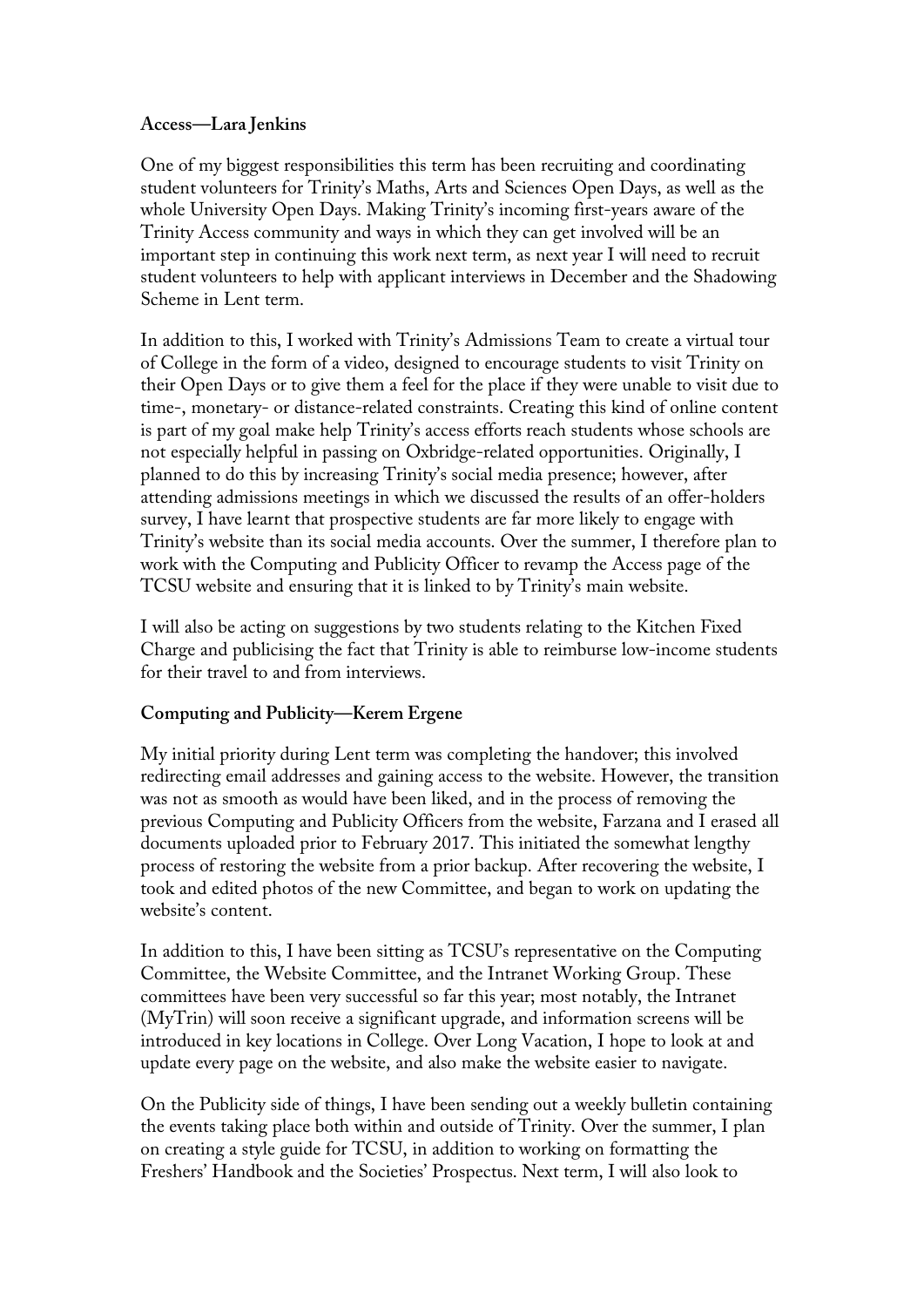better utilise the noticeboard in the entrance to the servery and will ensure it is regularly updated.

## **Junior Steward—Naemi Melvin**

Since February, I have been working closely with the committee to organise Freshers' Week, focusing on getting slots for societies—in 2018 there will be 9 societies holding events for incoming Freshers. I am currently planning Chaplain's Squash, hoping to get as many societies involved as possible and creating the Societies' Prospectus. Over the summer, I also plan to make the Societies page on the TCSU website clearer, so people have a better idea of what's on offer and how to go about creating a new society or getting involved in one.

On the catering side, I have arranged two Food Committee Meetings, both of which have been successful. The bar will now be open from 8 AM in Michaelmas, following on from testing an earlier opening time this Easter term; lighting in hall has been passed on to the Building Committee; and there are several themed Formals coming in Michaelmas, with members of TCSU having a say in those menus. I have also arranged with Ian Reinhardt (the Head of Catering) to send out a survey in Michaelmas regarding food in College, so I am looking forward to hearing and implementing your ideas!

## **LGBT+ Officer—Anna Dimitriadis**

Since Lent, I have spoken to the Senior Tutor about the importance of LGBT+ visibility in College and flying the pride flag throughout February, LGBT+ History Month. I will be presenting the Fellows' Committee with a proposal in October, which will hopefully result in Trinity displaying the flag for the first time. Regardless of the proposal's success, in light of these discussions and other Liaison Committee meetings, it has been decided that a rainbow flower arrangement, due to blossom in February, will be planted by the river.

I have also presented a JCR motion to support CUSU LGBT+'s "Why Gender Neutral?" campaign, which aims to make the University more welcoming of trans and non-binary students by de-gendering bathrooms, dress codes, and administrative procedures. The motion was passed, and throughout summer I will be looking into Trinity's current relevant policies in order to identify what could be changed to further this cause.

Finally, the Overseas Welfare Officer and I jointly organised the annual Eurovision party, and I have committed to hosting an LGBT+ mingle during Freshers' Week.

## **Overseas Welfare Officer—Areeg Emarah**

During my time on TCSU so far, I have been working on International Freshers' Week quite a bit. The iTCSU committee is now set up and preparations for Michaelmas are underway. Other than that, I am currently working on the introduction of a Reflection Room in College to provide a space for students of any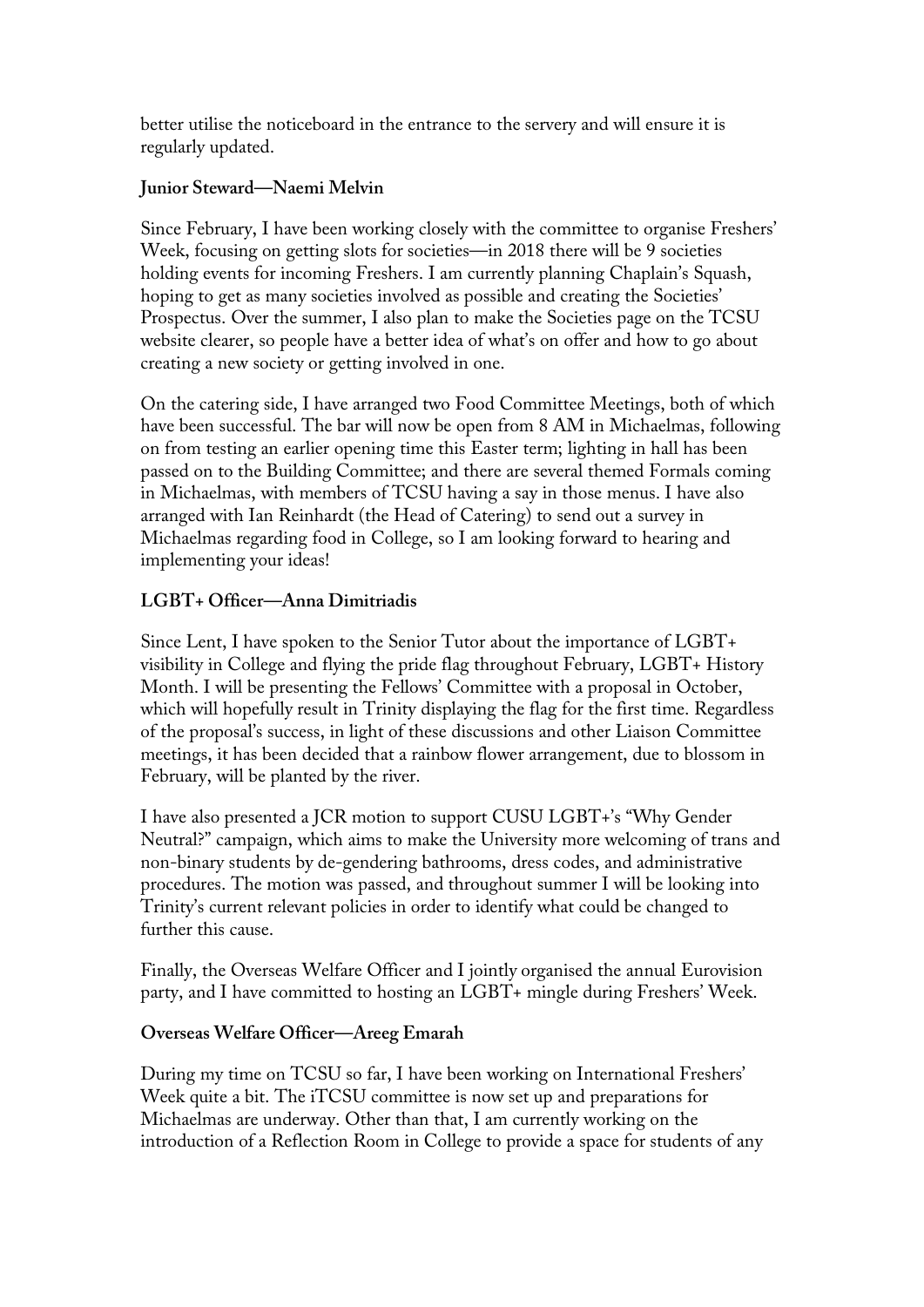and no faith, where they can take a moment off to pray, meditate, etc. In addition, TCSU is planning for an international-themed Formal in Michaelmas.

#### **Treasurer—Emily Song**

This term I have worked on securing more discounts for Trinity students, with the waffle stall discount having begun at the beginning of Easter Term. In addition, I have worked on the budget for TCSU for the year, which was approved at the Lent Open Meeting, detailing what TCSU will be spending our money on over our Committee. A large part of last term was taken up by the Mandate Change, for which myself and Molly worked with the Senior Treasurer to push through. More recently, Molly and I have worked on the Freshers' Week proposal to prepare for the 2018 intake! I'm looking forward to working with Amelia to look into organising an additional Bop, as well as finding further discounts for Trinity.

## **Environmental and Domestic Officer—Cameron Osborne**

Through working with various college departments, I've been able to achieve several goals; clarify questions; begin to plan ahead for Michaelmas, which will hopefully be jammed with green-themed events; and respond to students' housing and environmental queries. With the Catering Department, I've managed to hold one sustainable green Formal, with another in the works for mid-Michaelmas. Catering have also been very proactive in examining their recycling procedures to make it easier for students to sort their waste in areas around college, massively helping recycling rates. Housekeeping has confirmed that bedmakers who don't sort recyclable from general waste are not in line with the department's rules, and so will be monitoring this to ensure these are followed. It has been found out that recycling bins cannot be universally placed in gyp rooms due to lack of available space. Green issues will be addressed in the Freshers Handbook to advocate green living at no one's expense. I aim to put together a student team to tackle the Green Impact challenges, also working with departments to improve the College's sustainability at the next audit during Lent.

## **BME Officer—Kiran Jolly**

Over the last term and a half, I have organised a few cross-college events to help BME students widen their network across Cambridge, including a mingle with St John's and a university-wide BME garden party. I have also investigated how the College could introduce a Reflection Room, which would act as a religion-neutral place for quiet contemplation and/or prayer, and I attended a Food Committee Meeting to try to create a cheaper, alcohol-free Formal option. As well as this, I have been a part of organising and running an access day for a group of BME students to encourage them to go into higher education.

Going forward, I plan to continue organising BME events, such as a Formal in Lent, as the previous BME officer did, which can hopefully bring together BME students across the university. As well as this, I will ensure that Freshers' Week and events in college throughout the year are more inclusive to those who choose not to drink, for example, organising a strictly non-alcoholic formal, open to all.